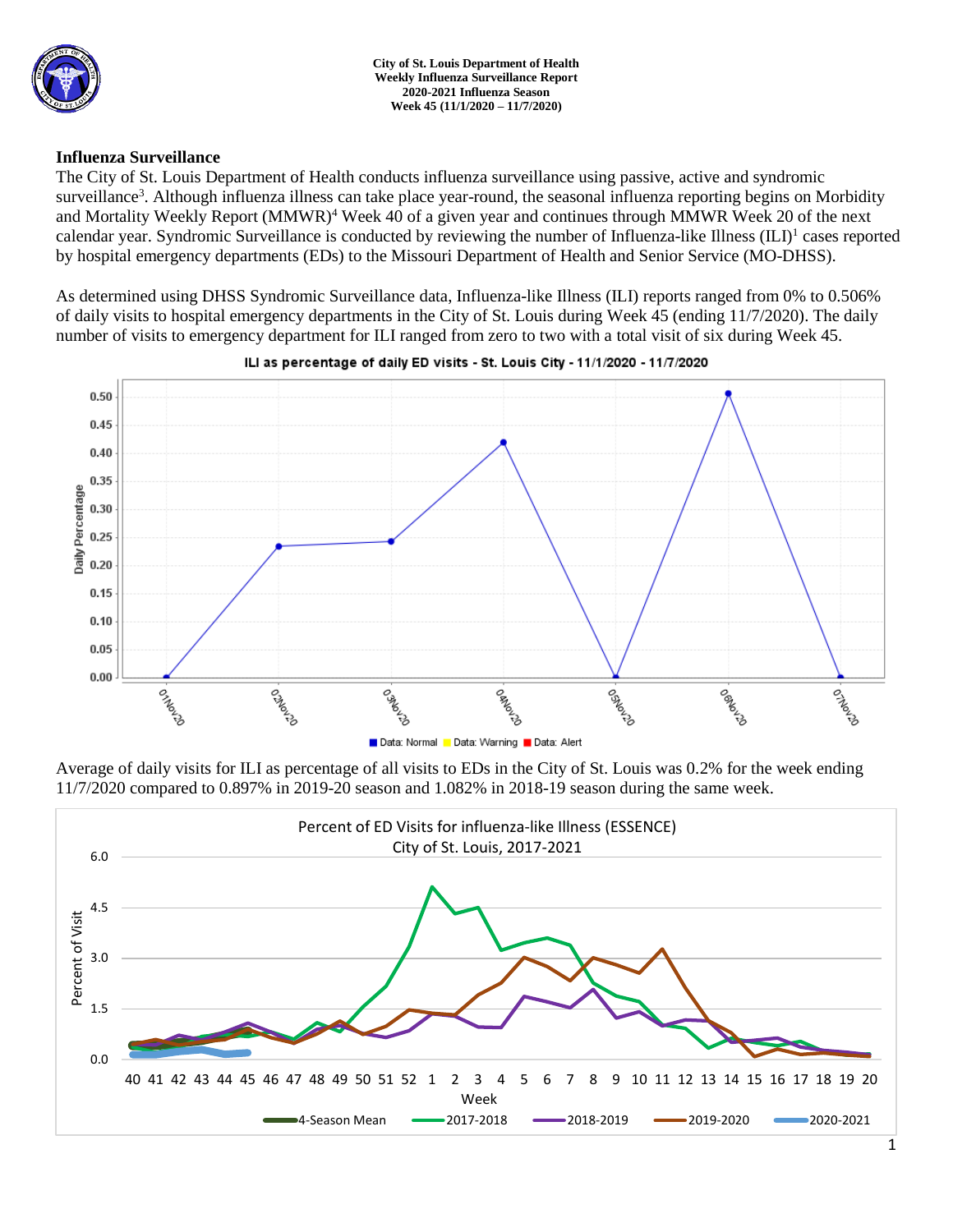Passive Surveillance is conducted through reporting of confirmed influenza cases<sup>2</sup> from various surveillance sites like hospitals, offices of healthcare providers, and laboratories. As of the current influenza season, for the week ending 11/7/2020, there have been 2 cases of Influenza A and 4 cases of Influenza B with a total of 6 influenza cases from the city of St. Louis. Influenza A accounted for 33% and B accounted for 67% each of total influenza cases. The data of the latest weeks is provisional and is subject to change in the following weeks.

| Influenza Type              | Week 42<br>$(10/11/2020 -$<br>10/17/2020) | Week 43<br>$(10/18/2020 -$<br>10/24/2020) | Week 44<br>$(10/25/2020 -$<br>10/31/2020) | Week 45<br>$(11/1/2020 -$<br>11/7/2020 | 2020-2021*<br>Season-to-Date | Percentage |
|-----------------------------|-------------------------------------------|-------------------------------------------|-------------------------------------------|----------------------------------------|------------------------------|------------|
| Influenza A                 | 0                                         |                                           |                                           | 0                                      |                              | 33%        |
| Influenza B                 |                                           |                                           |                                           |                                        |                              | 67%        |
| Influenza unknown / Untyped | 0                                         |                                           | 0                                         | 0                                      |                              | 0%         |
| <b>Total</b>                |                                           |                                           |                                           |                                        |                              | 100%       |

# **Table 2: Number of Laboratory Confirmed Influenza Cases by Age Group**

| <b>Age Group</b> | Week 42<br>$(10/11/2020 -$<br>10/17/2020) | Week 43<br>$(10/18/2020 -$<br>10/24/2020) | Week 44<br>$(10/25/2020 -$<br>10/31/2020) | Week 45<br>$(11/1/2020 -$<br>11/7/2020 | 2020-2021*<br>Season-to-Date | Percentage |
|------------------|-------------------------------------------|-------------------------------------------|-------------------------------------------|----------------------------------------|------------------------------|------------|
| 0 to 4 years     | 0                                         |                                           |                                           | O                                      |                              | 0%         |
| 5 to 14 years    | 0                                         | 0                                         | 0                                         | 0                                      |                              | 0%         |
| 15 to 24 years   |                                           | O                                         | 0                                         | 0                                      |                              | 17%        |
| 25 to 49 years   | 0                                         | 0                                         |                                           |                                        |                              | 50%        |
| 50 to 64 years   | 0                                         | O                                         | 0                                         | 0                                      |                              | 17%        |
| 65+ years        | 0                                         | O                                         |                                           | O                                      |                              | 17%        |
| <b>Total</b>     |                                           |                                           |                                           |                                        | 6                            | 100%       |

# **Table 3: Number of Laboratory Confirmed Influenza Cases by Age Group and Type**

For Cases Reported between 09/27/2020 and 11/7/2020

| <b>Age Group</b> | <b>Type A</b> |      | <b>Type B</b> |      | <b>Unknown Type</b> |   | <b>Total</b> |      |
|------------------|---------------|------|---------------|------|---------------------|---|--------------|------|
|                  | n             | %    | n             | %    | n.                  | % | n            | %    |
| 0 to 4 years     |               | 0.0  |               | 0.0  |                     |   |              | 0.0  |
| 5 to 14 years    |               | 0.0  |               | 0.0  |                     |   |              | 0.0  |
| 15 to 24 years   |               | 0.0  |               | 25.0 |                     |   |              | 16.7 |
| 25 to 49 years   | 0             | 0.0  | 3             | 75.0 |                     |   |              | 50.0 |
| 50 to 64 years   |               | 50.0 | 0             | 0.0  |                     |   |              | 16.7 |
| 65+ years        |               | 50.0 | 0             | 0.0  |                     |   |              | 16.7 |
| Total            |               |      |               |      |                     |   |              |      |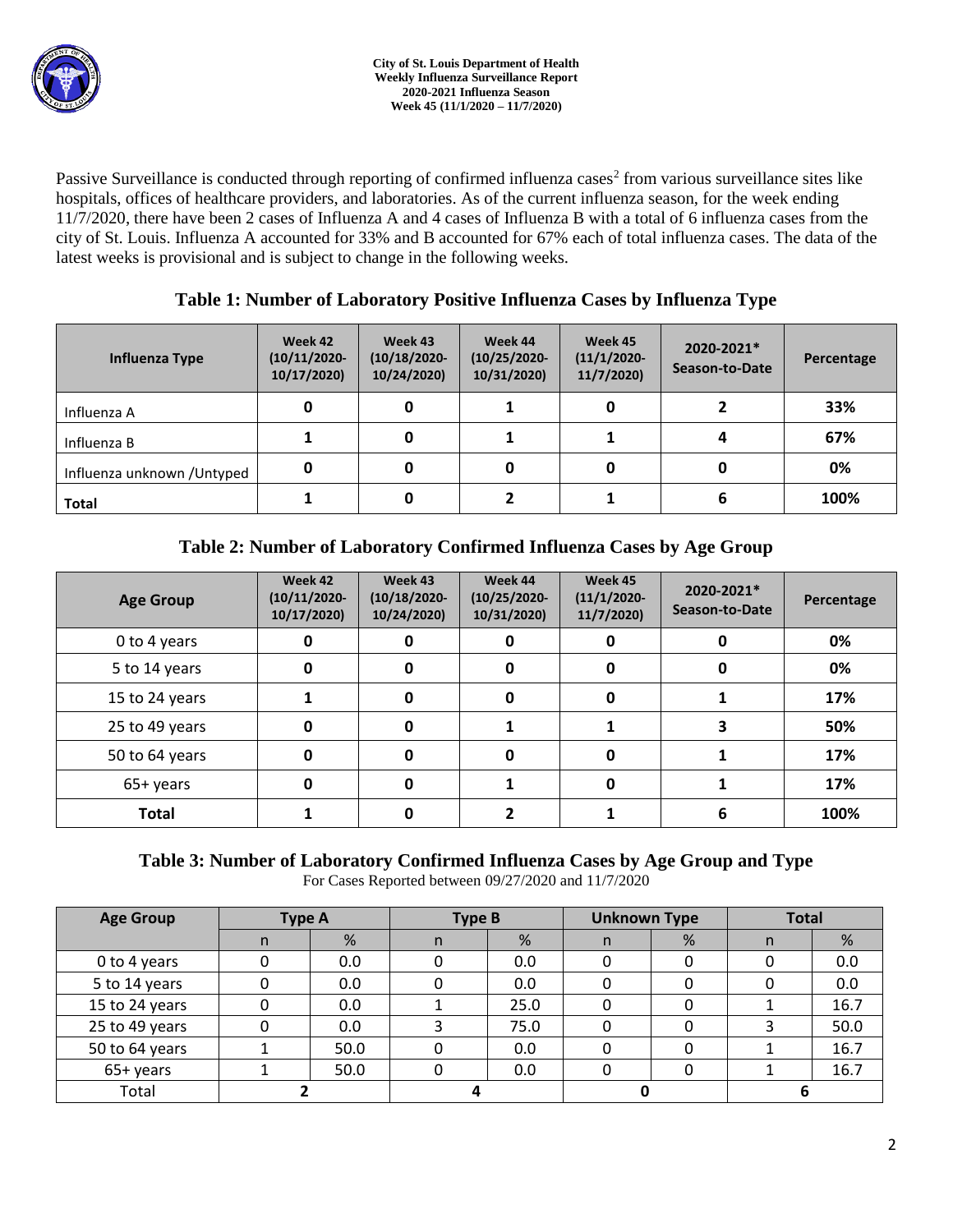| <b>Previous</b><br><b>Seasons</b> | 2016-2017 | 2017-2018 | 2018-2019 | 2019-2020 | 2020-2021 | 4-Season<br><b>Mean</b> | 4-Season<br><b>Median</b> |
|-----------------------------------|-----------|-----------|-----------|-----------|-----------|-------------------------|---------------------------|
| Week 42                           |           |           |           |           |           |                         |                           |
| Week 43                           |           |           |           |           |           |                         |                           |
| Week 44                           |           | 18        |           |           |           |                         |                           |
| Week 45                           |           |           |           |           |           |                         |                           |

## **Table 4: Total Number of Laboratory Confirmed Influenza Cases Through Previous 4 Seasons**



### **City of St. Louis Influenza Outbreaks:**

During the week ending 11/7/2020, there have been no outbreaks of influenza reported to the City of St. Louis Department of Health.